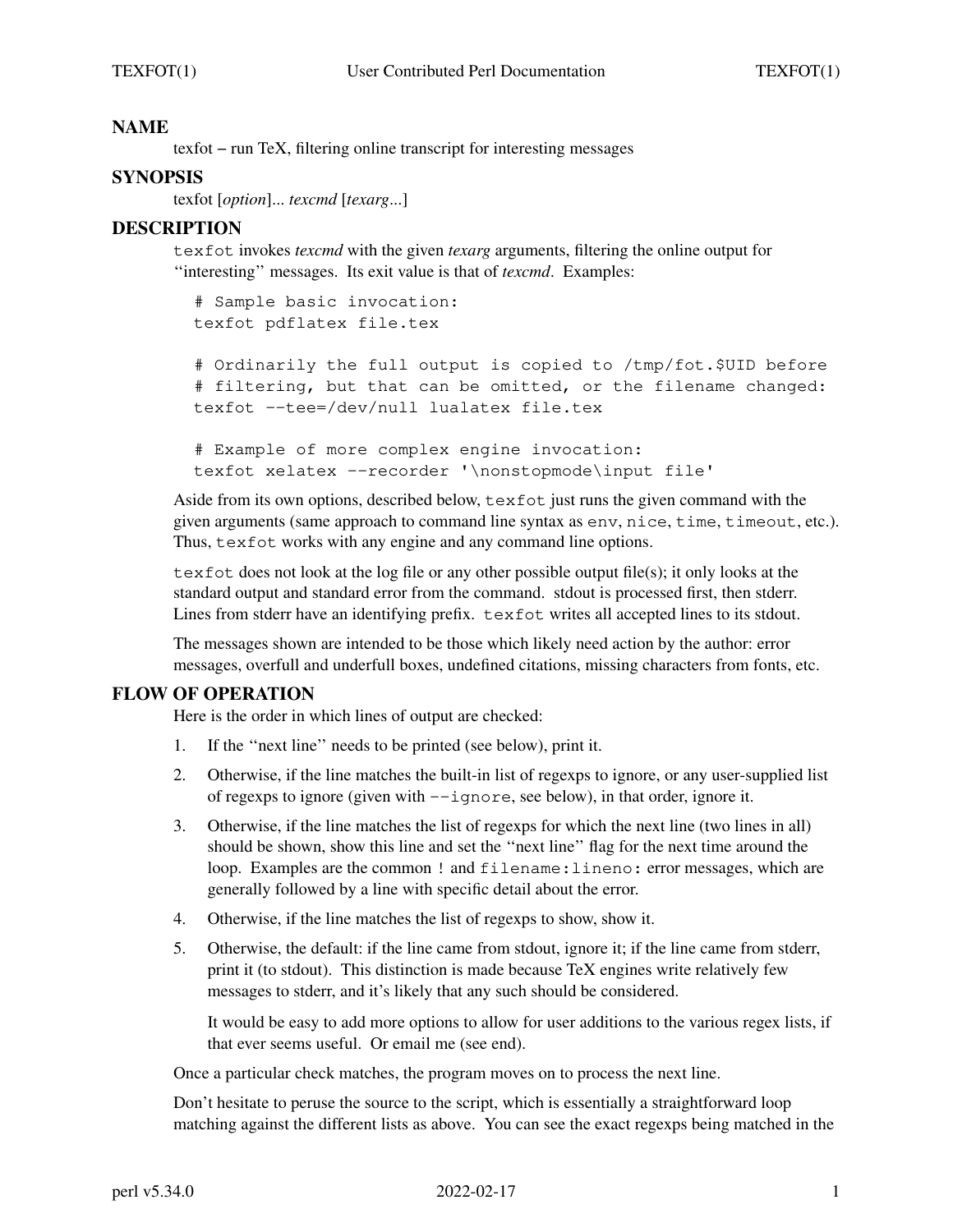different categories in the source.

Incidentally, although nothing in this basic operation is specific to TeX engines, all the regular expressions included in the program are specific to TeX. So in practice the program isn't useful except with TeX engines, although it would be easy enough to adapt it (if there was anything else as verbose as TeX to make that useful).

### **OPTIONS**

The following are the options to texfot itself (not the TeX engine being invoked; consult the TeX documentation or the engine's --help output for that).

The first non-option terminates  $\text{text of }$ 's option parsing, and the remainder of the command line is invoked as the TeX command, without further parsing. For example, texfot −−debug tex −−debug will output debugging information from both texfot and tex.

Options may start with either − or −−, and may be unambiguously abbreviated. It is best to use the full option name in scripts, though, to avoid possible collisions with new options in the future.

```
−−debug
```

```
−−no−debug
```
Output (or not) what is being done on standard error. Off by default.

−−ignore *regexp*

Ignore lines in the TeX output matching (Perl) *regexp*. Can be repeated. Adds to the default set of ignore regexps rather than replacing. These regexps are not automatically anchored (or otherwise altered), simply used as-is.

```
−−interactive
```

```
−−no−interactive
```
By default, standard input to the TeX process is closed so that TeX's interactive mode (waiting for input upon error, the \* prompt, etc.) is never entered. Giving −−interactive allows interaction to happen.

```
−−quiet
```
−−no−quiet

By default, the TeX command being invoked is reported on standard output. −−quiet omits that reporting. To get a completely silent run, redirect standard output:

texfot ... >/dev/null. (The only messages to standard error should be errors from texfot itself, so it shouldn't be necessary to redirect that, but of course that can be done as well.)

```
−−stderr
```

```
−−no−stderr
```
The default is for  $text{text event}$  everything written to stderr by the TeX command (on stdout). −−no−stderr omits that reporting. (Some programs, dvisvgm is one, can be rather verbose on stderr.)

−−tee *file*

By default, the output being filtered is tee−ed, before filtering, to make it easy to check the full output in case of problems.

The default *file* is \$TMPDIR/fot.*uid*; if TMPDIR is not set, TMP is used if set; if neither is set, the default directory is /tmp. For example: /tmp/fot.1001. The *uid* suffix is the effective userid of the process, appended for basic avoidance of collisions between different users on the same system.